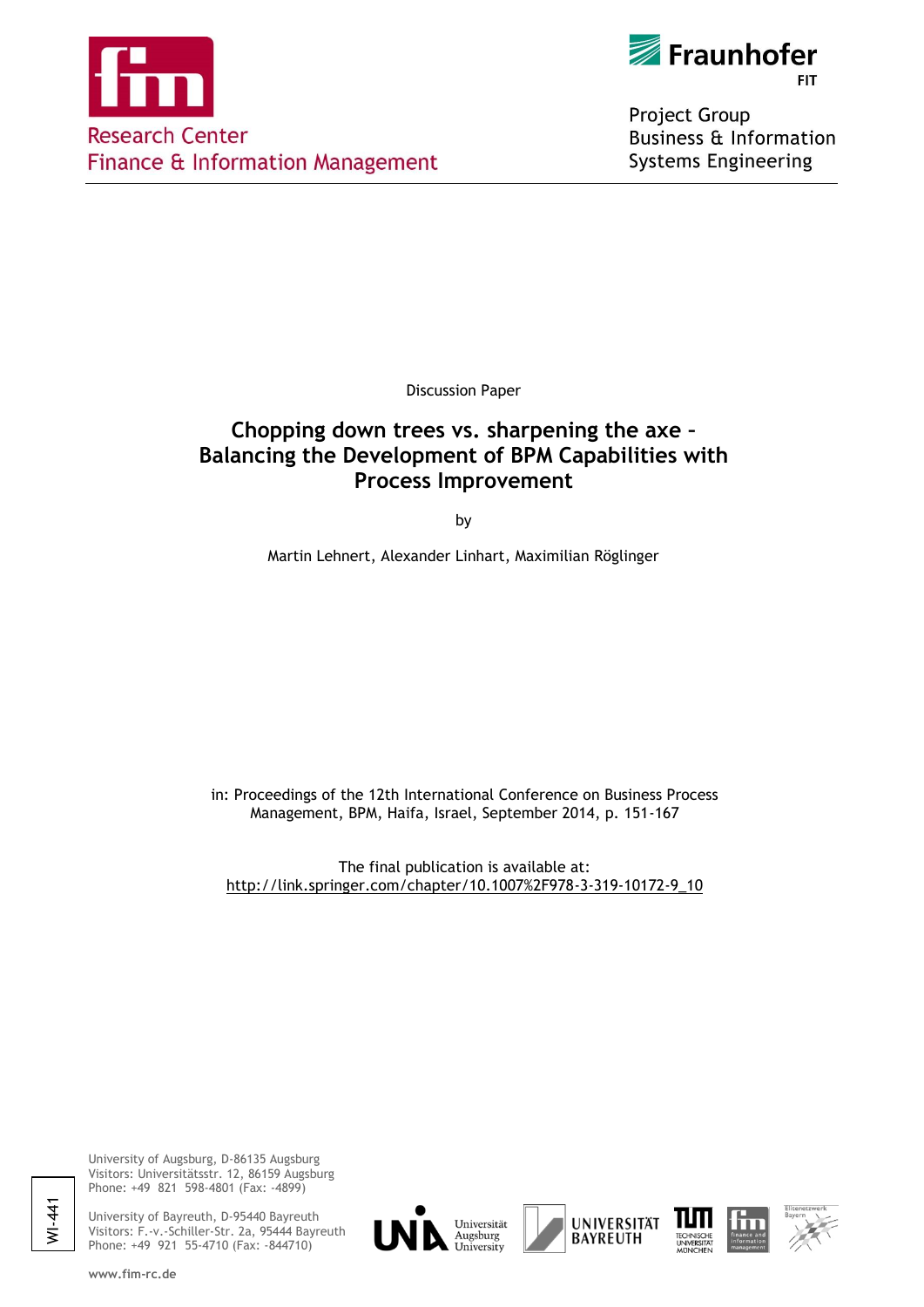# **CHOPPING DOWN TREES VS. SHARPENING THE AXE – BALANCING THE DEVELOPMENT OF BPM CAPABILITIES WITH PROCESS IMPROVEMENT**

Martin Lehnert, Alexander Linhart, Maximilian Röglinger University of Augsburg, FIM Research Center, Augsburg, Germany {martin.lehnert,alexander.linhart,maximilian.roeglinger}@fim-rc.de

**Abstract.** The management and improvement of business processes is an evergreen topic of organizational design. With many techniques and tools for process modeling, execution, and improvement being available, research pays progressively more attention to the organizational impact of business process management (BPM) and the development of BPM capabilities. Despite knowledge about the capabilities required for successful BPM, there is a lack of guidance on how these BPM capabilities should be developed and balanced with the improvement of individual business processes. As a first step to address this research gap, we propose a decision model that enables valuating and selecting BPM roadmaps, i.e., portfolios of scheduled projects with different effects on business processes and BPM capabilities. The decision model is grounded in the literature related to project portfolio selection, process performance measurement, and value-based management. We also provide an extensive demonstration example to illustrate how the decision model can be applied.

**Keywords:** Business Process Management Capabilities · Process Improvement · Value-based Decision-Making.

## **1 Introduction**

Process orientation is a widely adopted paradigm of organizational design and a recognized source of corporate performance [1, 2]. As a result, business process management (BPM) receives constant attention from industry and academia [3, 4]. As many techniques and tools for process modeling, execution, and improvement are available [5], BPM research is shifting its focus toward the organizational impact of BPM and the development of BPM capabilities [6]. This shift makes emerge novel research questions at the intersection of traditional BPM research and BPM research focused on capability development. In this paper, we investigate one of these novel research questions from a project management perspective, namely how the development of BPM capabilities should be balanced with the improvement of individual business processes.

The BPM literature contains many process improvement approaches [7, 8]. Most improvement approaches, by nature, take on a single-process perspective and neglect how to balance the improvement of a single process with the improvement of other processes or the development of BPM capabilities. From a capability perspective, recent research analyzed which capabilities are necessary for successful BPM. For instance, Rosemann and vom Brocke [9] proposed a framework of six factors (e.g., people, information technology, methods, culture, and governance) each of which is supported by a set of capability areas (e.g., process design, process education, or process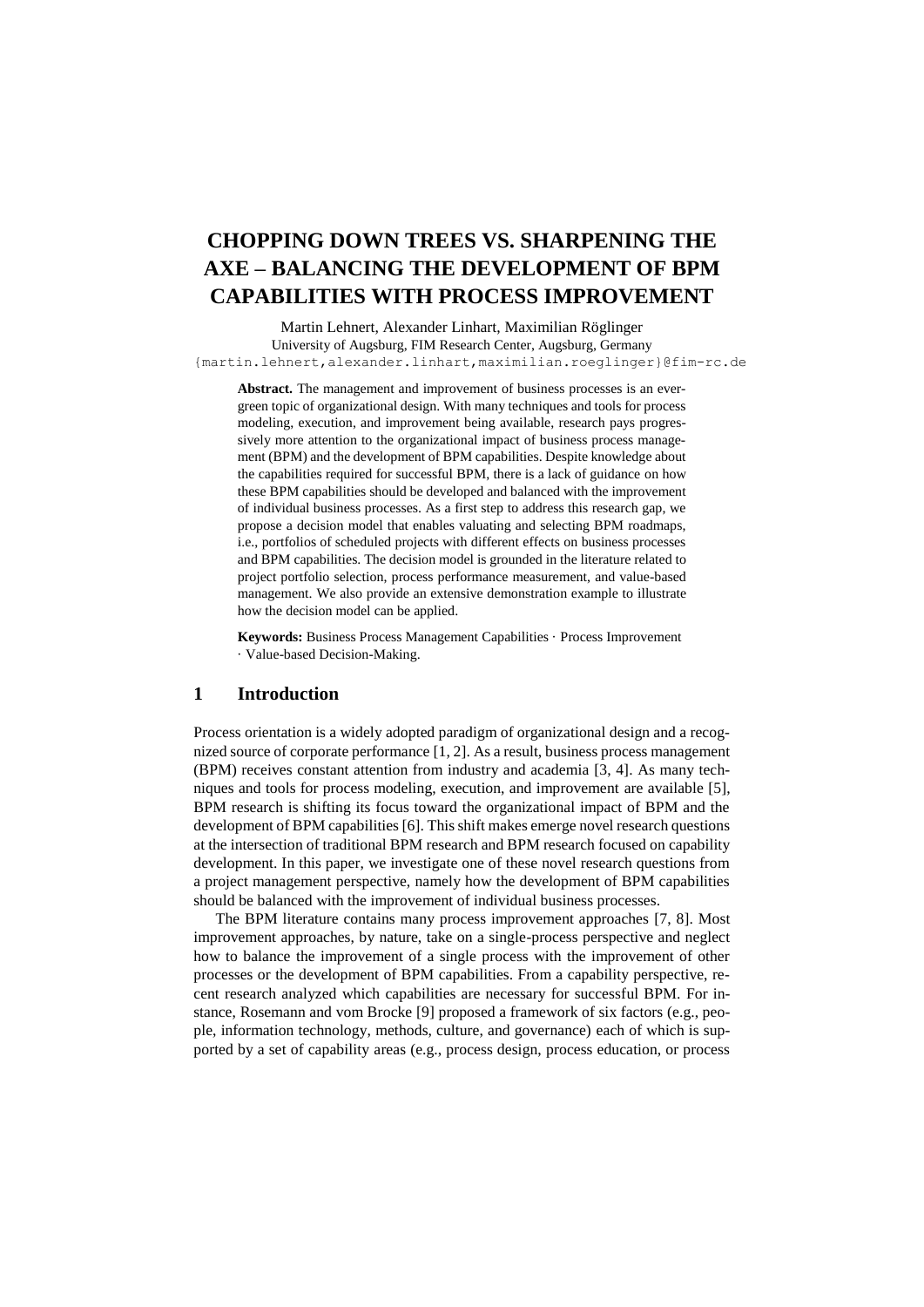improvement planning). A similar framework is authored by van Looy et al. [10]. Jurisch et al. [11] identified which capabilities an organization needs to succeed in process change. Though compiling and structuring BPM capabilities, no approach indicates how these capabilities should be developed. The literature related to the BPM capability areas "process improvement planning" and "process program and project planning" provides no guidance either. A tool that is supposed to provide guidance are process and BPM maturity models [12]. While process maturity models deal with the condition of processes in general or distinct process types, BPM maturity models focus on BPM capabilities [9]. However, maturity models are criticized for adhering to a one-size-fitsall approach, i.e., they typically support a single path of maturation that has to be traversed completely and irreversibly without any possibility for customization [6]. Moreover, maturity models are not suited for decision-making purposes [12]. Other authors take on a project management perspective by using project portfolio selection (PPS) techniques [13]. As process improvement and the development of BPM capabilities are achieved via projects, a project management perspective promises to be a sensible option for balancing both endeavors and for providing more flexible guidance than maturity models do. However, existing quantitative approaches based on PPS only deal with areas of BPM that have nothing to do with BPM capabilities.

The preceding analysis reveals the following research gap: First, organizations require more guidance on how they should develop BPM capabilities. Second, they lack approaches that assist with balancing the development of BPM capabilities and the improvement of individual business processes. From a project management perspective, this research gap refers to a PPS and a project scheduling problem. Therefore, our research question is as follows: *Which projects should an organization implement and in which order should it implement these projects to balance the development of BPM capabilities with the improvement of individual business processes?*

As a first step to answer this question, we propose a decision model for valuating and selecting BPM roadmaps in line with economic principles. A BPM roadmap is a portfolio of scheduled projects with different effects on business processes and BPM capabilities. Thereby, a BPM roadmap indicates which process- or BPM-level projects need to be implemented in which order. As the decision model shows characteristics of a model and a method, we adopt a design science research approach [14]. In line with existing reference processes [15], we cover the following phases of design science research: identification of and motivation for the research problem, objectives of a solution, design and development, and evaluation. In the design and development as well as in the evaluation phase, several industry partners were involved, i.e., an IT service provider, a financial service provider, and an IT consultancy.

The paper is organized as follows: As the decision model is located at the intersection of BPM and project management, we sketch the foundations of BPM, process performance measurement, PPS, and value-based management as theoretical background in section 2. We also derive requirements that a solution to the research question should meet (*objectives of a solution*). In section 3, we propose the decision model (*design and development*). In section 4, we report on the evaluation steps conducted so far, particularly on a demonstration example that builds on a prototypical implementation of the decision model and uses the case of an IT service provider (*evaluation*). We conclude by summing up key results, limitations, and pointing to future research.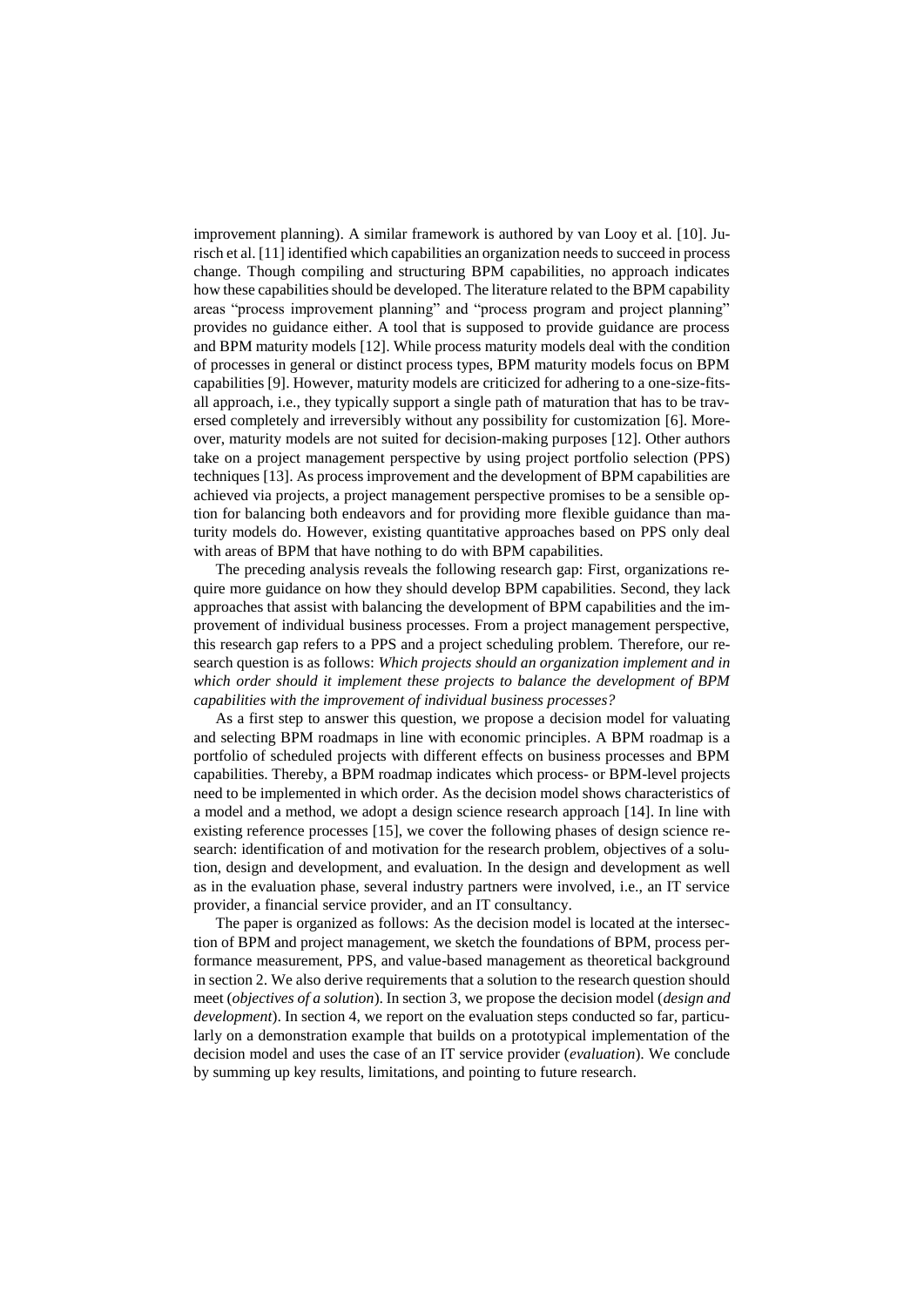# **2 Theoretical background and Requirements**

#### **2.1 Business Process Management and Process Performance Measurement**

BPM is "the art and science of overseeing how work is performed in an organization to ensure consistent outcomes and to take advantage of improvement opportunities" [3]. Therefore, BPM combines knowledge from information technology and management sciences [5]. From a lifecycle perspective, BPM includes the identification, definition, modeling, implementation and execution, monitoring and control as well as continuous improvement of processes [3]. BPM deals with all processes of an organization and, thus, constitutes an infrastructure for efficient work [16].

BPM is closely related to capability development, a field that builds on the resourcebased view and dynamic capability theory. According to the resource-based view, capabilities refer to the ability to perform a coordinated set of tasks for achieving a particular result [17]. From a dynamic capability theory perspective, capabilities split into operational and dynamic capabilities [18]. Operational capabilities refer to the basic functioning of an organization [19]. Dynamic capabilities help integrate, build, and reconfigure operational capabilities to increase their fit with the environment as well as their effectiveness and efficiency [20]. Processes and their execution are equated with operational capabilities, whereas BPM is treated as a dynamic capability [21].

As for the BPM lifecycle stages monitoring and control as well as improvement, performance indicators are essential for assessing the performance of a process and the effects of redesign projects [3]. Process performance indicators can be grouped according to the Devil's Quadrangle, a framework that consists of the dimensions time, cost, quality, and flexibility [22]. The Devil's Quadrangle earned its name from the fact that improving one dimension has a weakening effect on at least one other dimension [22]. Thereby, it discloses the trade-offs that have to be resolved during process improvement [22]. To apply the Devil's Quadrangle, its dimensions must be operationalized by performance indicators that account for the peculiarities of the context at hand [3]. As for time, a common indicator is the cycle time, i.e., the time for handling a process instance end-to-end [23]. Typical cost indicators are turnover, yield, or revenue. Quality splits into internal and external quality that can be measured in terms of error rates and customer satisfaction, respectively. Flexibility can be measured via waiting or set-up times [24]. Although there are further non-monetary performance dimensions, we focus on the dimensions of the Devil's Quadrangle. We derive the following requirements:

(R.1) *Capability development*: To determine an optimal BPM roadmap, (a) there must be projects that affect an organization's operational capabilities, i.e., its business processes, and projects that help develop BPM as a dynamic capability. Moreover, (b) there must be projects that influence a single business process and projects that affect multiple business processes.

(R.2) *Process performance measurement*: To evaluate the projects contained in a BPM roadmap, (a) the performance of all processes has to be measured according to typical performance dimensions such as those from the Devil's Quadrangle. (b) It must be possible to operationalize each dimension by one or more performance indicators.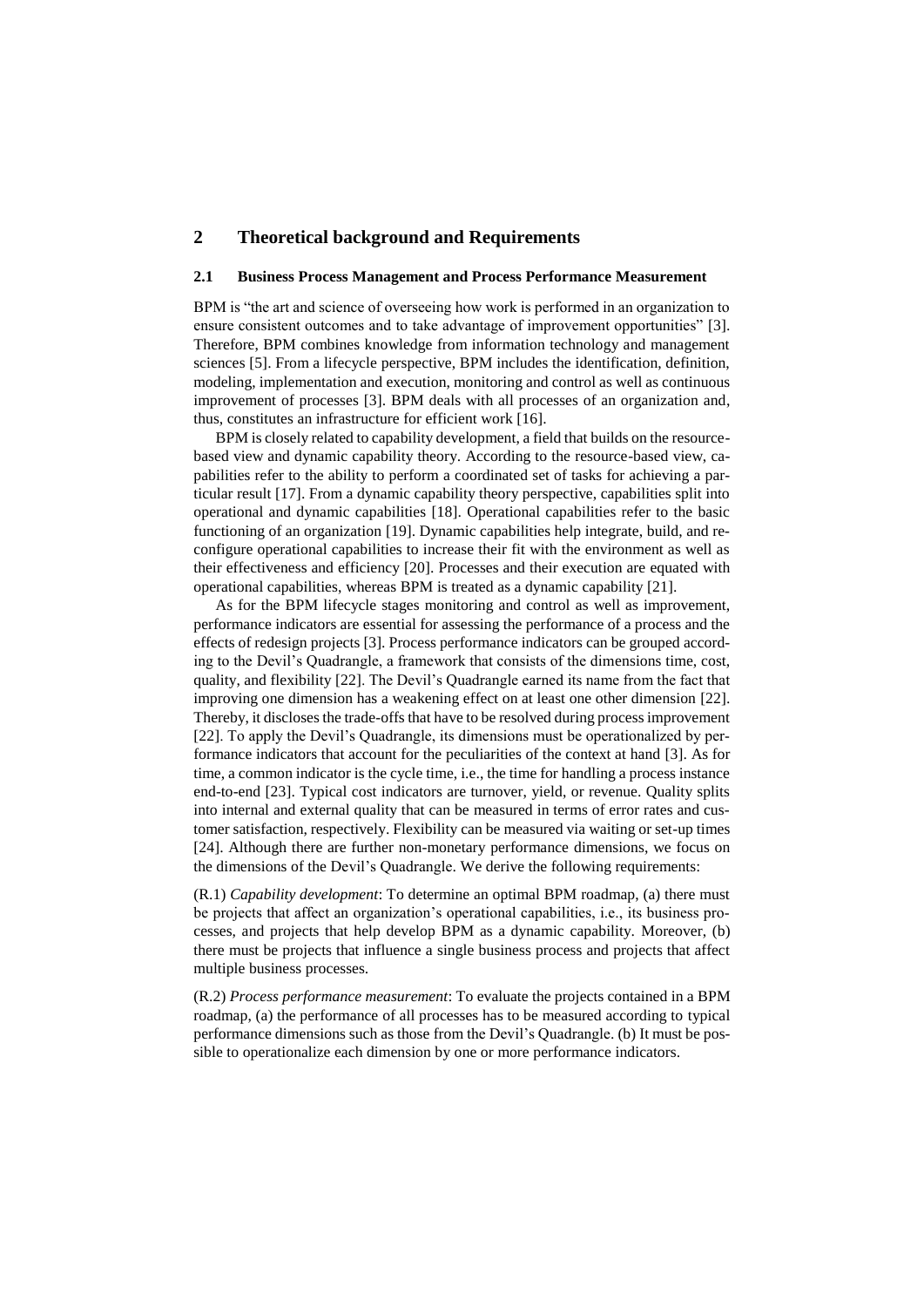#### **2.2 Project Portfolio Selection**

PPS is the activity "involved in selecting a portfolio, from available project proposals [...], that meets the organization's stated objectives in a desirable manner without exceeding available resources or violating other constraints" [25]. The PPS process includes five stages: pre-screening, individual project analysis, screening, optimal portfolio selection, and portfolio adjustment [25]. In the pre-screening stage, projects are checked with respect to whether they align with the organization's strategy and/or are mandatory. During individual project analysis, each project is evaluated stand-alone regarding pre-defined criteria. In the screening stage, all projects are eliminated that do not satisfy the pre-defined criteria. The optimal portfolio selection stage determines the project portfolio that meets pre-defined criteria best. This requires a decision model that integrates all criteria and considers interactions among projects [26]. Finally, decision makers may adjust the optimal portfolio based on their knowledge and experience.

Considering interactions among projects is a challenging, but necessary requirement for making reasonable PPS decisions [27]. The current literature focuses on interactions among information technology/information systems (IT/IS) projects as IT/IS projects typically involve higher-order interactions between three or more projects, whereas, in the capital budgeting or R&D context, mostly interactions between two projects are considered [28]. Higher-order interactions among IT/IS projects can be classified according to three dimensions, i.e., inter-temporal vs. intra-temporal, deterministic vs. stochastic, and scheduling vs. no scheduling [26]. Intra-temporal interactions affect the planning of single portfolios, whereas inter-temporal interactions influence today's decision-making based on potential follow-up projects [29]. Inter-temporal interactions result from effects that depend on the sequence in which projects are implemented [30]. Interactions are deterministic if all parameters are assumed to be known with certainty or were estimated as a single value. If parameters are uncertain and follow some probability distribution, interactions are considered as stochastic [31]. Scheduling interactions occur if projects may start at different points. Otherwise, there are no scheduling interactions. Against this background, we derive the following requirement:

(R.3) *Project portfolio selection*: To determine an optimal BPM roadmap, it is necessary (a) to consider only projects that affect processes or BPM capabilities and align with corporate strategy, (b) to evaluate these projects stand-alone prior to portfolio selection, (c) to consider interactions among these projects.

#### **2.3 Value-based Management**

Value-based management, as a substantiation and extension of the shareholder value concept, sets the maximizing of the long-term, sustainable company value as the primary objective for all business activities [32]. The company value is determined based on future cash flows [33]. Value-based management can only be claimed to be implemented if all business activities and decisions on all management levels are aligned with the objective of maximizing the company value. Therefore, companies must not only be able to quantify the company value on the aggregate level, but also the value contribution of individual activities or decisions.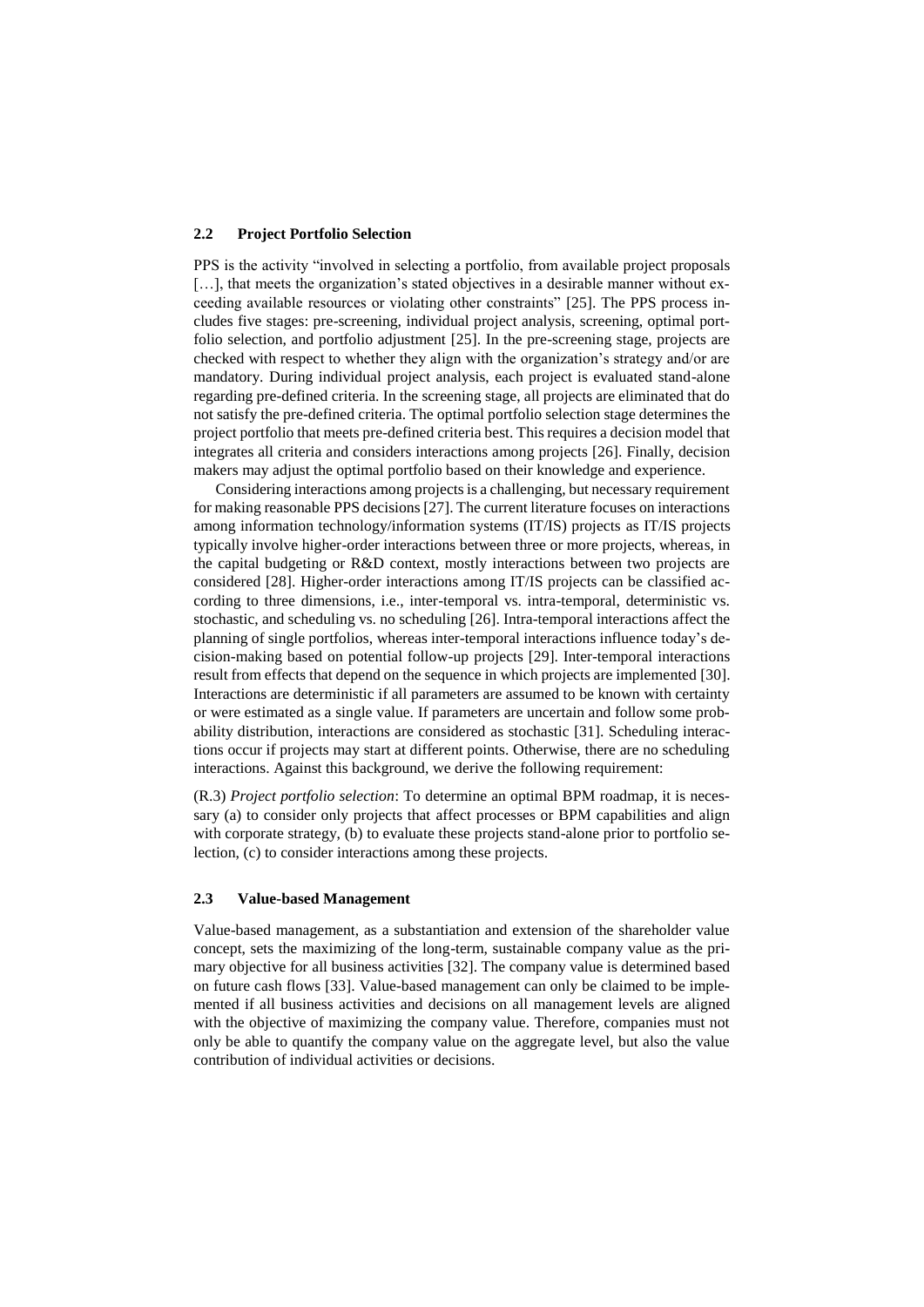There is a set of objective functions that are used for making decisions in line with value-based management [34]. In case of certainty, decisions can be based on the net present value (NPV) of the future cash flows [35]. In case of risk with risk-neutral decision makers, decisions can be made based on the expected NPV. If the decision makers are risk-averse, decision alternatives can be valuated using the certainty equivalent method or a risk-adjusted interest rate [36]. To comply with value-based management, decisions must be based on cash flows, consider risks, and incorporate the time value of money [34]. This leads to the following requirement:

(R.4) *Value-based management*: The optimal BPM roadmap is the roadmap with the highest value contribution. To determine the value contribution of a BPM roadmap, one has to account (a) for the cash flow effects of the BPM roadmap, (b) the decision makers' risk attitude, and (c) the time value of money.

# **3 Decision Model**

### **3.1 General Setting and Basic Assumptions**

We consider an organization with multiple business processes. The output of each process is of value to the organization's customers. The demand for each process output depends on quality and time, not on the price. Each performance dimension can be operationalized in terms of case-specific indicators. The organization aims to select the optimal BPM roadmap, i.e., the roadmap with the highest value contribution, from a set of pre-defined project candidates. It thus determines which project candidates should be implemented in which order. The project candidates have been checked for appropriate strategic fit in the pre-screening stage of the PPS process. To unambiguously analyze inter-temporal interactions among projects and processes, only one project can be implemented per period. All projects can be finished within one period such that their effects become manifest at the beginning of the next period. In this context, periods can also be quite short (e.g., quarters or months). When selecting the optimal BPM roadmap, the organization also has to set the relevant planning horizon. If the number of project candidates exceeds the planning horizon, the organization has to make a PPS and a project scheduling decision at the same time. Otherwise, there is only a scheduling decision. Due to the inter-temporal interactions among projects and processes, the absolute effect of a project depends on the projects that have been implemented in prior periods, a phenomenon that is referred to as path dependence [37]. As a result, implementing the same projects in different sequences leads to different absolute effects of each project and to BPM roadmaps with different value contributions. As it is very complex and costly to estimate ex ante the absolute effects of each project candidate considering all possible sequences of implementation [38], we assume that the effects have been assessed in terms of relative numbers independent from other projects during the individual project analysis stage of the PPS process. This setting translates into the following assumptions: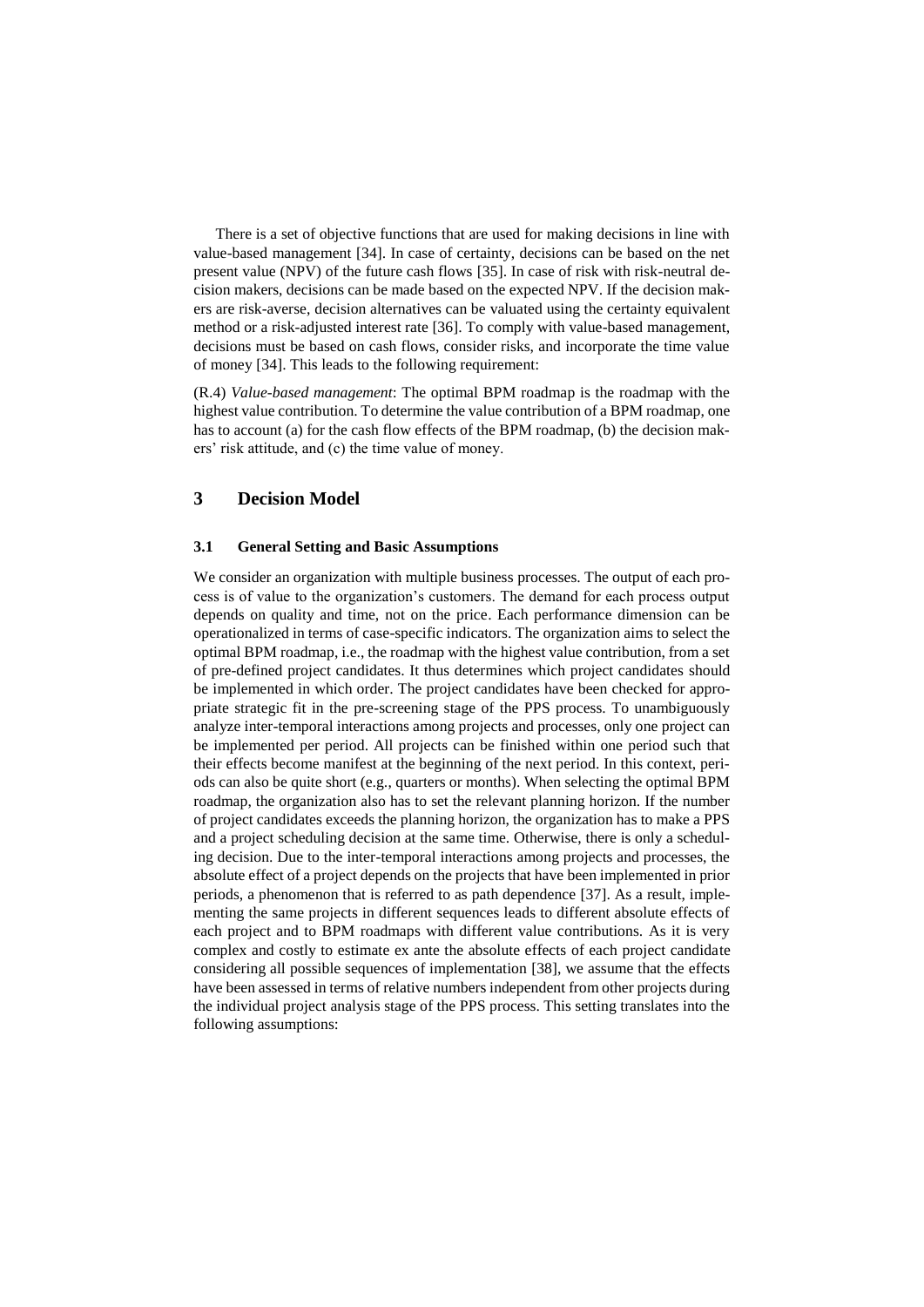(A.1) Each process  $i \in I$  from the set of processes under investigation has a distinct quality  $q_{i,y} \in \mathbb{R}^+$  and time  $t_{i,y} \in \mathbb{R}^+$  for each period y of the planning horizon  $Y \in \mathbb{N}$ . The sales price  $p_i \in \mathbb{R}^+$  for the output of process *i* is constant.

(A.2) The demand  $n_i(q_{i,y}, t_{i,y}) \in \mathbb{R}^+$  for the output of process *i* is deterministic and depends on the quality  $q_{i,y}$  and time  $t_{i,y}$ . The demands for different outputs are independent. The customers' sensitivity toward quality and time is constant throughout the planning horizon.

(A.3) One project can be implemented per period. All projects can be finished within one period.

(A.4) The effects of all project candidates have been determined in the individual project analysis stage of the PPS process. These effects are expressed in terms of relative numbers and independent from other projects.

To identify the BPM roadmap with the highest value contribution, all roadmap candidates  $r$  must be evaluated. The value contribution of a BPM roadmap is measured in terms of its  $NPV_r$ , i.e., the sum of all discounted periodic cash flows using a risk-adjusted interest rate  $z \in \mathbb{R}_0^+$ . For each period of the planning horizon, the periodic cash flows split into investment outflows  $O_y^{\text{inv}} \in \mathbb{R}^+$  for implementing the respective project of the roadmap and into operating cash flow from executing the organization's business processes. For a specific period and process, the operating cash flow results from the demand that realizes for the quality and time of the process in that period as well as from a contribution margin, which in turn depends on the price of the process output and the respective periodic operating outflows  $O_{i,y}^{op} \in \mathbb{R}^+$ . The investment outflows are assumed to be due at the beginning of each period. The operating cash flow is due at the end of each period. This leads to the following objective function:

$$
\max_{r} : NPV_r = -\sum_{y=0}^{Y} \frac{O_y^{\text{inv}}}{(1+z)^y} + \sum_{i=1}^{|I|} \sum_{y=0}^{Y} \frac{n_i (q_{i,y}, t_{i,y}) \cdot [p_i - O_{i,y}^{\text{op}}]}{(1+z)^{y+1}} \tag{1}
$$

The remainder of this section is structured along Figure 1, which illustrates how the project archetypes used in our decision model affect the organization's business processes and BPM capabilities as well as the components of the objective function. For increased readability, Figure 1 focuses on one process and a single period.

## **3.2 Project Archetypes and their Effects**

We distinguish two project archetypes, i.e., process-level and BPM-level projects. Thereby, we deliberately abstract from the large number of projects that may occur in real-world settings as we aim to analyze project effects in general. Process-level projects help develop the organization's operational capabilities by improving a particular business process [19]. BPM-level projects aim at building up BPM as a special dynamic capability that reflects the ability to change existing processes [21]. Due to this effect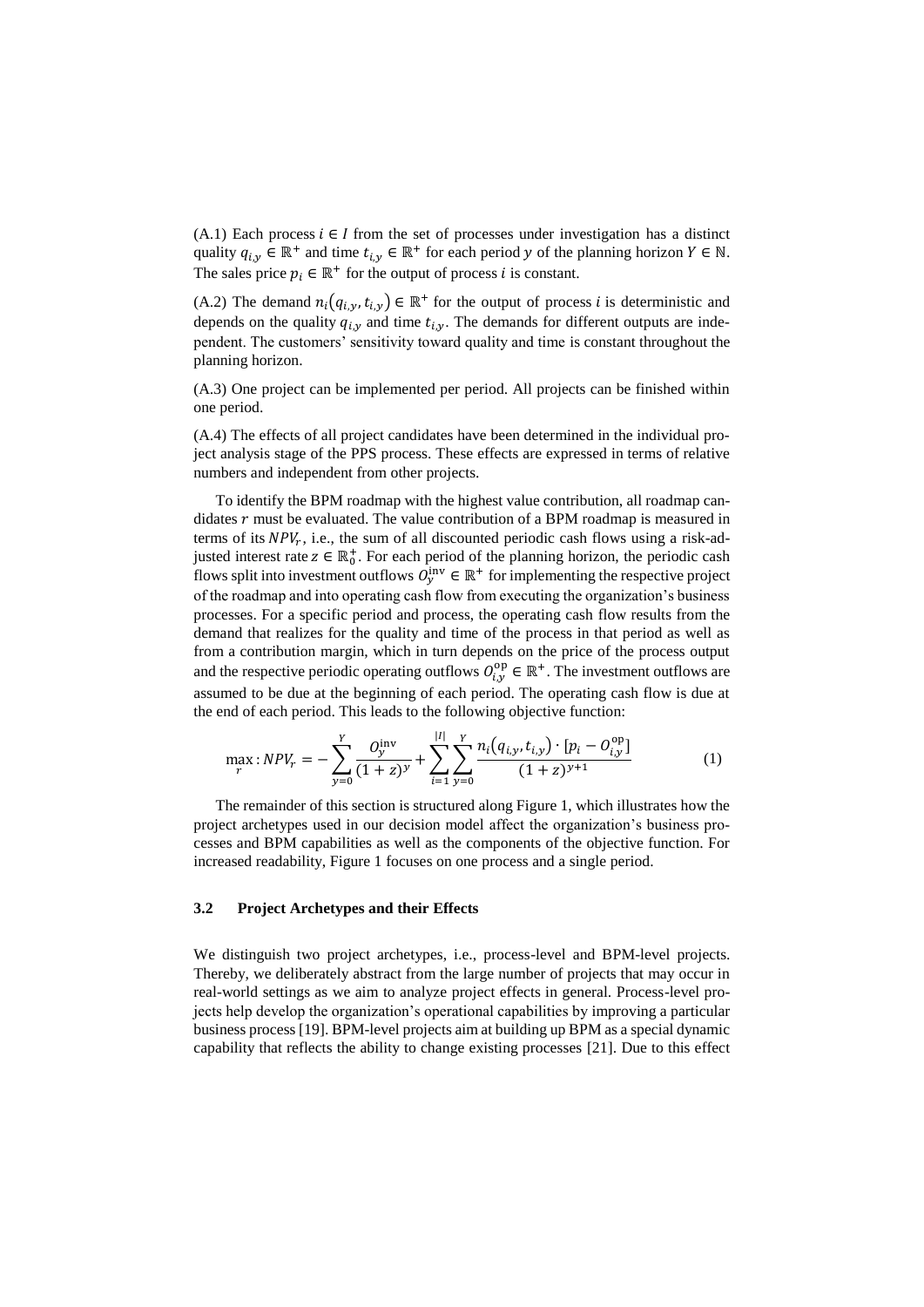on dynamic capabilities, BPM-level projects have two different effects on the organization's operational capabilities. Both effects may occur separately or simultaneously, depending on the concrete project at hand. First, BPM-level projects can directly affect operational capabilities as from the next period. In contrast to process-level projects and in line with the infrastructure character of BPM, BPM-level projects influence all business processes [16]. Second, BPM-level projects can affect operational capabilities indirectly by facilitating the implementation of process-level projects in the future.



**Fig. 1.** Effects among projects and processes

Process-level projects improve a distinct business process in terms of quality, time, and operating outflows – a value-based substitute for cost – as dimensions of the Devil's Quadrangle [3]. Flexibility is covered indirectly via reduced waiting or set-up times [24]. Depending on the project at hand, each dimension may be influenced positively or negatively or remain unchanged. This allows for covering many different effect constellations. For instance, there are projects that improve the quality of a process, while increasing time with potentially no effect on the operating outflows. Other projects reduce the operating outflows while leaving quality and time unchanged. In addition, all process-level projects cause investment outflows. An example is the hiring of additional workers in the claim settlement process of an insurance company. This project increases the operating outflows of the claim settlement process, reduces the average cycle time, and increases quality in terms of fewer mistakes and undetected cases of fraud. Moreover, consider the adoption of a workflow management system for the claim settlement process. This project reduces the average cycle time due to enhanced resource allocation and increases quality in terms of customer satisfaction. The project also increases the operating outflows of the process due to higher maintenance effort.

BPM-level projects that only have a direct effect on the organization's operational capabilities make all business processes under investigation more cost-efficient [20], e.g., due to a better process culture and awareness. As an example, consider extensive process manager trainings that increase the coordination among processes and ensure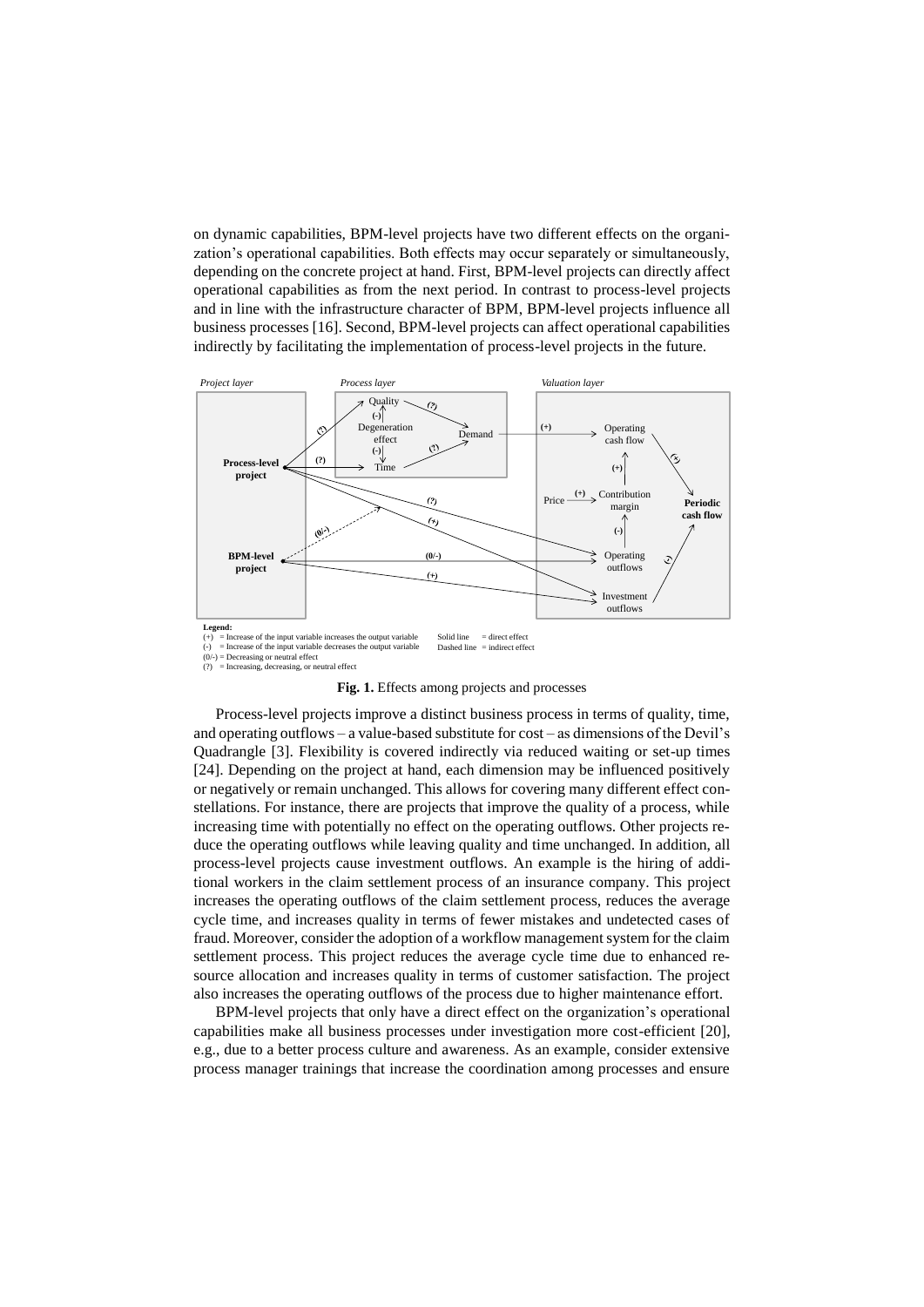an end-to-end mindset. As a result, the operating outflows are likely to drop despite additional periodic training effort. BPM-level projects that only have an indirect effect on operational capabilities make it easier to implement process-level projects. This effect becomes manifest in reduced investment outflows of future process-level projects. That is, implementing such BPM-level projects without subsequent process-level projects only causes investment outflows. As an example, consider training employees in business process reengineering (BPR) methods [39] or process redesign patterns [22]. Based on such trainings, employees are able to implement future process-level projects more easily. Analogous examples that relate to the BPM success factor IT are the adoption of a process modeling or simulation tool. Finally, there are BPM-level projects that combine the direct and indirect effect on operational capabilities. Such projects do not only help implement future process-level projects, but also make all business processes under investigation more cost-efficient as from the next period. Consider, for example, Six Sigma trainings. On the one hand, Six Sigma provides many tools that facilitate process improvement. On the other hand, as an approach to continuous process improvement, Six Sigma sensitizes people to looking for more efficient ways of conducting their daily work. What is common to all BPM-level projects is that they cause investment outflows. We make the following assumptions:

(A.5) Process-level projects enhance the organization's operational capabilities by improving a single process in terms of time, quality, and operating outflows. Considering a distinct project s,  $u_s$  denotes the project's relative effect on quality,  $e_s$  the relative effect on time, and  $m<sub>s</sub>$  the relative of effect on the operating outflows. Process-level projects also cause investment outflows  $O_s^{\text{inv}} \in \mathbb{R}^+$ .

(A.6) BPM-level projects enhance operational capabilities directly and/or indirectly. As for the direct effect,  $a<sub>s</sub>$  denotes a project's relative effect on the operating outflows of all business processes under investigation. As for the indirect effect,  $b_s$  denotes the relative effect on the investment outflows of all process-level projects implemented in future periods. BPM-level projects cause investment outflows  $O_s^{\text{inv}} \in \mathbb{R}^+$ .

#### **3.3 Integrating the Project Effects into the Objective Function**

With the knowledge about the project archetypes and their effects, we operationalize the objective function (Equation 1). For each period of the planning horizon, we determine the quality, time, and investment outflows as well as the operating outflows of all business processes.

The investment outflows  $O_y^{\text{inv}}$  in period y depend on which process- or BPM-level project is scheduled for that period (Equation 2). As one project can be implemented per period and each project is finished within one period (A.3), there is a one-to-one relationship between periods and projects. Thus, the index  $\nu$  refers to exactly one project. We use the index  $s$  to denote the project that is scheduled for period  $y$  in the BPM roadmap  $r$  under investigation. If a BPM-level project is scheduled for period  $y$ , the investment outflows in that period equal  $O_s^{\text{inv}}$  as the investment outflows of BPM-level projects are independent of other projects. If a process-level project is scheduled for period y, the investment outflows do not only depend on  $O_s^{\text{inv}}$ , but also on the indirect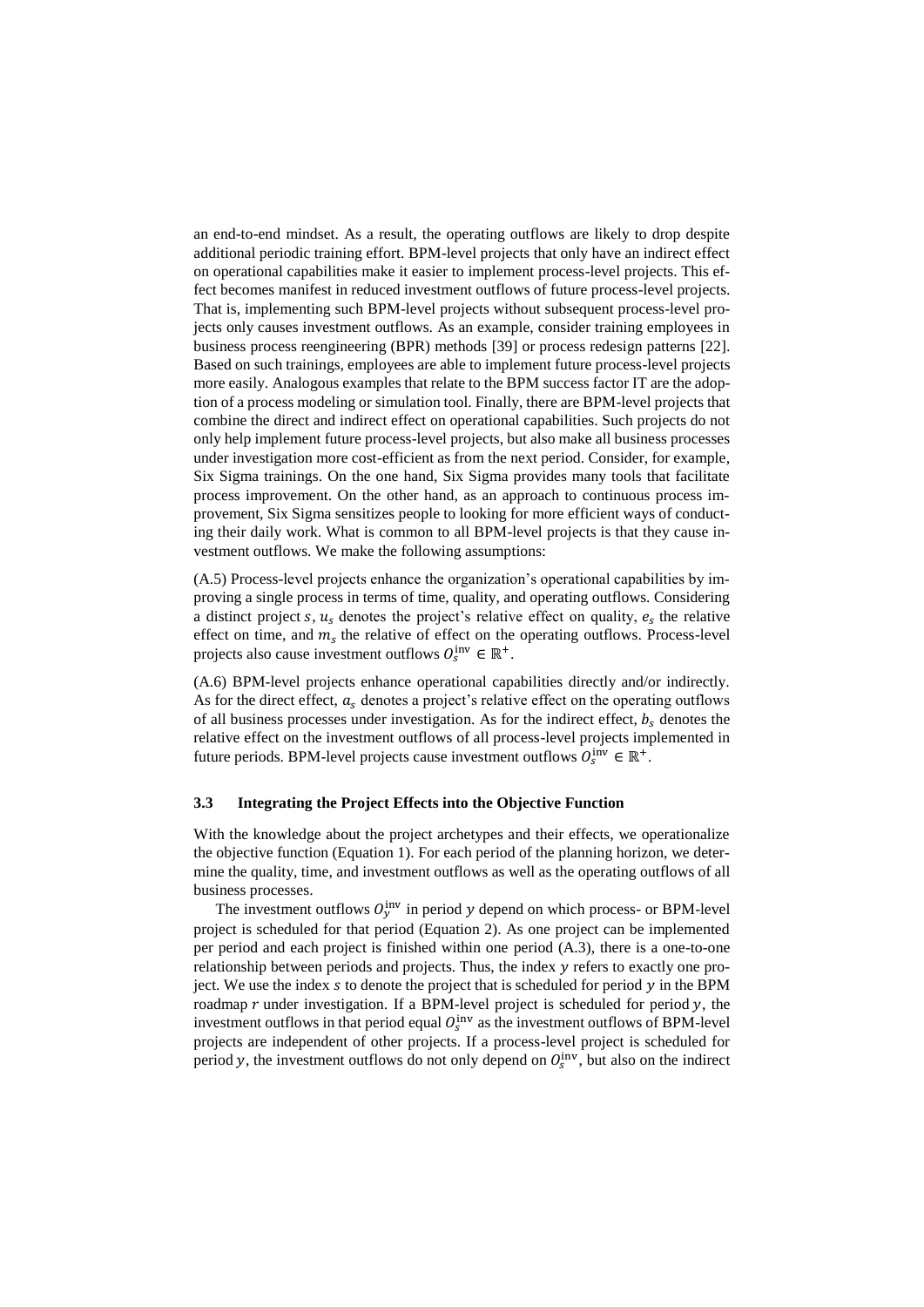effects  $b_i \in [0, 1]$  of all BPM-level projects that have been implemented until period  $y-1$  (A.6). The set of these BPM-level projects is denoted by  $BPM_{r,y-1}$ . In our model, the effects  $b_i$  are linked multiplicatively due to their relative character (A.4). The combination of multiplicatively linked effects and the discounting of periodic cash effects allows for incorporating inter-temporal interactions. If no project is scheduled for period  $y$ , a case that only occurs if the planning horizon exceeds the number of projects in the BPM roadmap, the investment outflows in that period are zero.

$$
O_y^{\text{inv}} = \begin{cases} O_s^{\text{inv}} & \text{if a BPM-level project is scheduled for } y \\ O_s^{\text{inv}} \cdot \prod_{j \in BPM_{r, y-1}} b_j & \text{if a process-level project is scheduled for } y \\ 0 & \text{if no project is scheduled for } y \end{cases} \tag{2}
$$

The operating outflows  $O_{i,y}^{op}$  of business process *i* in period *y* depend on the BPMlevel and the process-level projects that have been implemented until period  $y - 1$ (Equation 3). Therefore, the set of previously implemented BPM-level projects,  $BPM_{r,y-1}$ , and the set of previously implemented process-level projects with an effect on business process *i*,  $PLP_{r,i,y-1}$ , have to be considered. Thereby, the effect  $m_j$  belongs to process-level projects, whereas  $a_j$  refers to the direct cost-efficiency effects of BPMlevel projects. As process-level projects may have a positive, negative, or neutral effect on the operating outflows,  $m_i$  can take values from the interval ]0;  $\infty$ [ where  $m_i = 1$ denotes a neutral effect. As BPM-level projects only reduce the operating outflows (A.6), the effect  $a_i$  can take values from the interval [0; 1]. As all project effects are relative, we also need the operating outflows of business process  $i$  at the decision point  $(y = 0)$  to calibrate the height of the operating outflows. The operating outflows at the decision point can be reasonably assumed to be known as we consider existing business processes [34].

$$
O_{i,y}^{\text{op}} = O_{i,0}^{\text{op}} \cdot \prod_{j \in PLP_{r,i,y-1}} m_j \cdot \prod_{j \in BPM_{r,y-1}} a_j \tag{3}
$$

The quality  $q_{i,y}$  of business process *i* in period y depends on the quality of this process at the decision point  $(y = 0)$  and on all previously implemented process-level projects that focus on this process (Equation 4). For the quality of process  $\dot{i}$  at the decision point, the same argumentation holds true as for the operating outflows. The relative effect of a process-level project on quality is denoted by  $u_j$ . This effect takes values from the interval  $[0; \infty)$  as process level-projects may have a positive, negative, or neutral effect on quality. Like all other effects, quality effects are linked multiplicatively. Quality usually has an upper boundary [3]. For example, an error rate ranges from 0 to 100 % or a customer satisfaction index may have maximum of 10. To account for this property, we incorporated an upper quality boundary  $q^{\max} \in \mathbb{R}^+$ . Against this backdrop, it may be the case that investment outflows are wasted if a process-level project with a high quality effect is implemented when the quality of a process is already very close to its upper boundary. In line with the quality management literature, one has to continuously invest to maintain a once-achieved quality level. That is, whenever the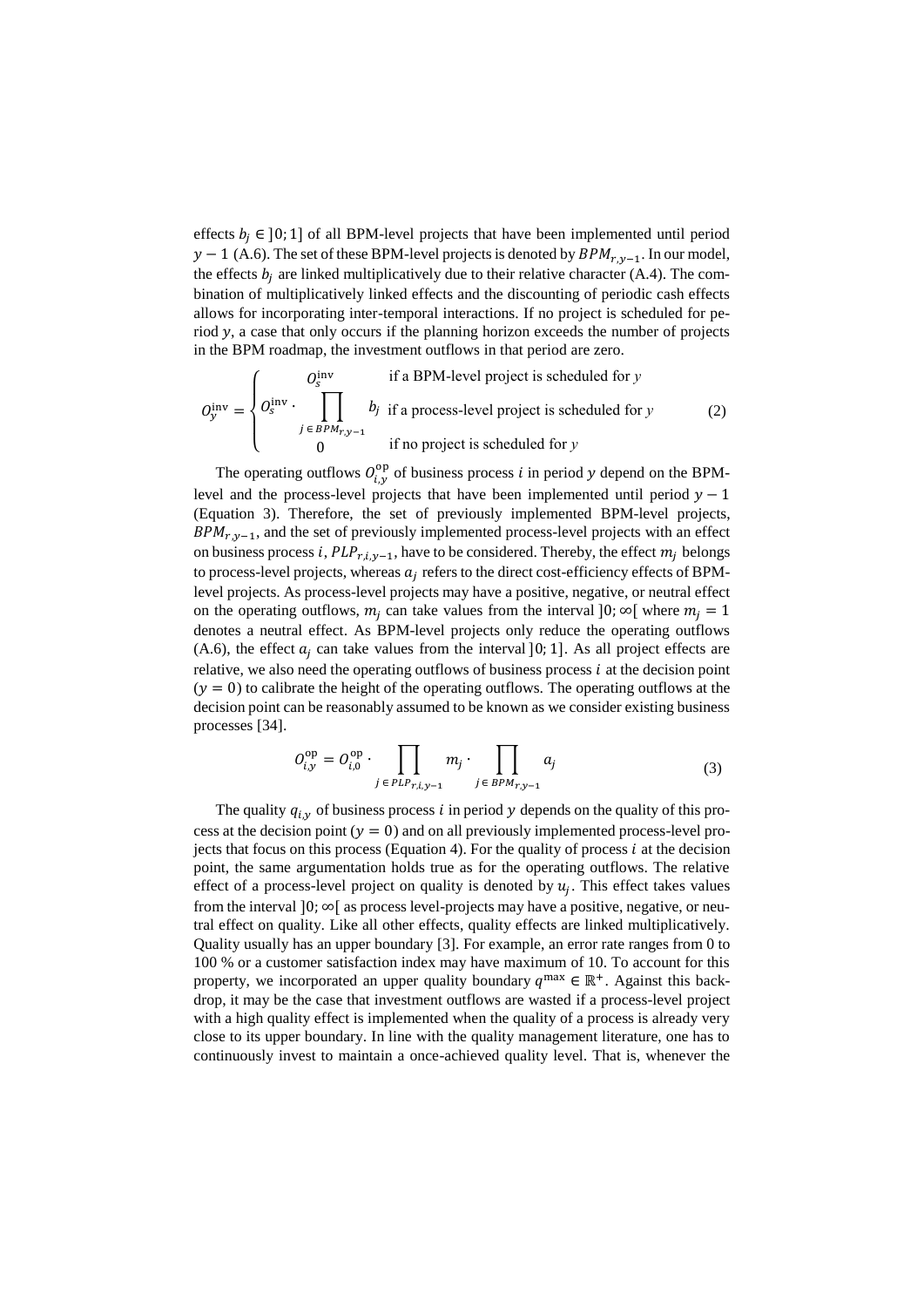organization conducts a BPM-level project or a process-level project that focuses on another process, the quality of process  $i$  drops. We therefore integrated a process-specific degeneration effect  $d_i$  that takes values from the interval  $]0; 1]$ . The degeneration effect penalizes if the organization focuses too much on a distinct process or on building up BPM. The exponent of the degeneration effect in Equation (4) indicates the number of periods in which, up to the current period  $y$ , the organization did not conduct process-level projects that focus on process  $i$ . The extent of the degeneration effect depends on different process characteristics (e.g., complexity, or employee fluctuation).

$$
q_{i,y} = \min\left( \left( q_{i,0} \cdot d_i^{y - |PLP_{r,i,y-1}|} \cdot \prod_{j \in PLP_{r,i,y-1}} u_j \right); q^{\max} \right) \tag{4}
$$

Time and quality can be treated similarly. The difference is that time has no upper boundary and another polarity than quality. The time  $t_{i,v}$  of business process *i* in period y depends on the time of the process at the decision point ( $y = 0$ ) and on all previously implemented process-level projects that focus on this process (Equation 5). The relative time effect of a process-level project is denoted by  $e_j$ . This effect takes values from the interval  $]0; \infty[$  as process level-projects may have a positive, negative, or neutral effect on time. Analogous to quality, we incorporated a degeneration effect  $v_i$  that occurs in all periods where the organization does not conduct process-level projects that focus on process *i*. As time has a different polarity than quality, the degeneration effect takes values from the interval  $[1; \infty]$ .

$$
t_{i,y} = t_{i,0} \cdot v_i^{y-|PLP_{r,i,y-1}|} \cdot \prod_{j \in PLP_{r,i,y-1}} e_j
$$
 (5)

Having operationalized the objective function using the effects of process-level and BPM-level projects, the decision model can now be employed to valuate and compare roadmaps in terms of their value contribution to identify the optimal BPM roadmap.

## **4 Evaluation**

To evaluate the decision model, we discuss its characteristics against the requirements from the literature. We also built a prototype and provide a demonstration example using the case of an IT service provider. Finally, we are currently applying the decision model in an industry project. We will report on the insights in our future research.

### **4.1 Feature Comparison**

Regarding feature comparison, the characteristics of our decision model are compared with the requirements we derived from the literature in section 2 (Table 1). The requirements that represent the capability development and the process performance measurement perspectives are met to the full extent. The requirements that account for the PPS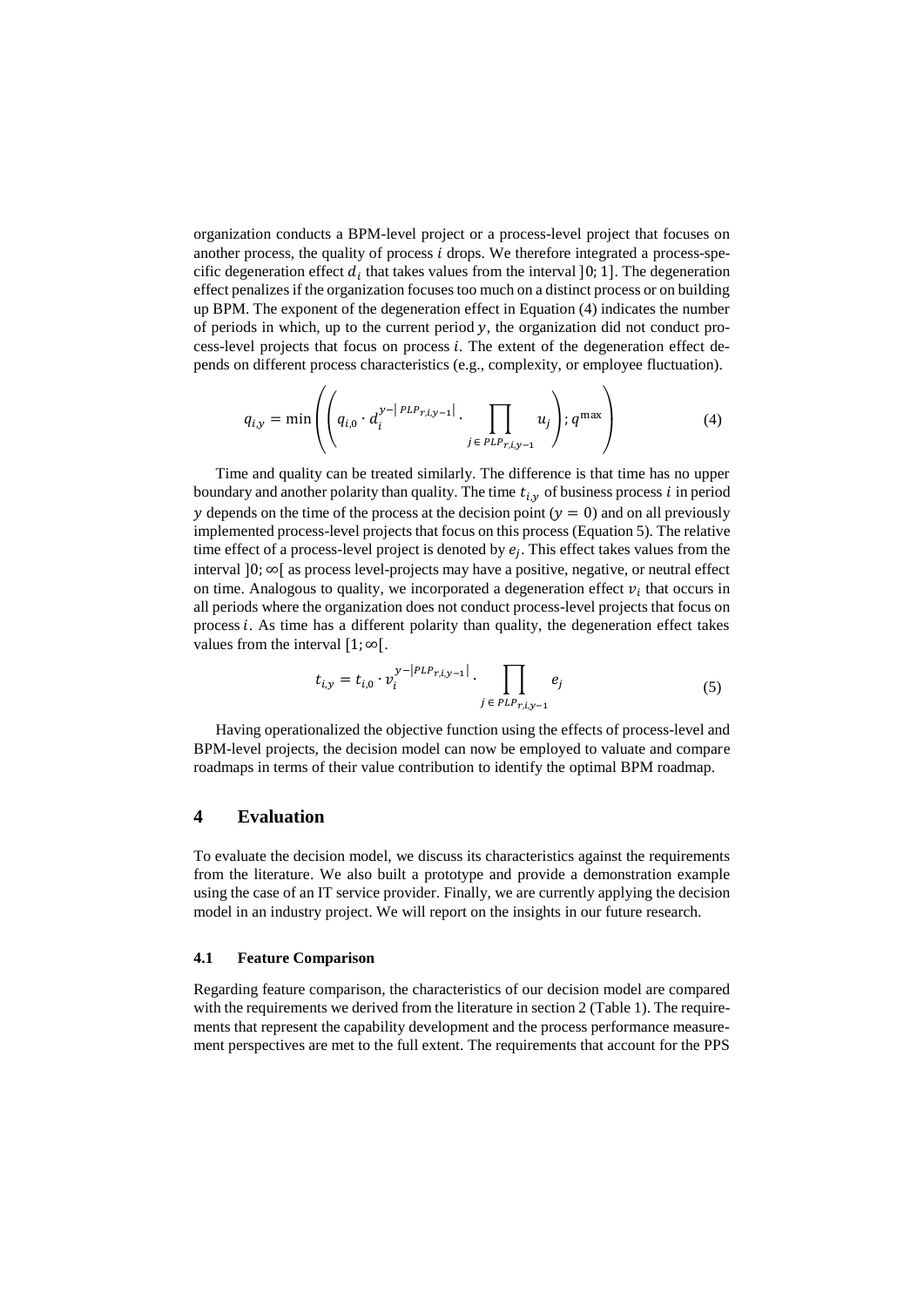and the value-based management perspectives are covered partly. The resulting need for future research is outlined in the conclusion.

**Table 1.** Results of feature comparison.

| <b>RQ</b> | <b>Features of the model</b>                                                                                                                                                                                                                                                                                                                                                                                                                                                                                                                                                                               |
|-----------|------------------------------------------------------------------------------------------------------------------------------------------------------------------------------------------------------------------------------------------------------------------------------------------------------------------------------------------------------------------------------------------------------------------------------------------------------------------------------------------------------------------------------------------------------------------------------------------------------------|
| (R.1)     | The decision model builds on process-level projects, which affect only one business process, and<br>BPM-level projects, which affect all business processes under consideration (R.1b). Process-level<br>projects enhance an organization's operational capabilities, whereas BPM-level projects build up<br>BPM as a dynamic capability. They affect operational capabilities directly by making all business<br>processes more cost-efficient and/or indirectly by facilitating the implementation of process-level<br>projects in the future $(R.1a)$ .                                                 |
| (R.2)     | The decision model aligns with the Devil's Quadrangle. It directly accounts for the performance<br>dimensions time, quality, and cost, and indirectly for flexibility (R.2a). As value-based substitutes<br>for cost, the decision model relies on operating cash outflows and investment outflows. Each di-<br>mension can be operationalized via different performance indicators (R.2b).                                                                                                                                                                                                                |
| (R.3)     | We consider a set of pre-defined project candidates. We assume that, in the pre-screening stage of<br>the PPS process, all project candidates were checked for appropriate strategic fit (R.3a) and that,<br>in the individual project analysis stage, the relative effects all of project candidates have been<br>determined as single values independent from other projects (R.3b). The absolute effects of a pro-<br>ject depend on the projects that have been implemented in prior periods. Thus, we consider deter-<br>ministic, scheduling, and inter-temporal interactions among projects (R.3c). |
| (R.4)     | The value contribution of a BPM roadmap is based on its NPV, an appropriate quantity in case of<br>deterministic interactions. The NPV considers all cash effects that result from process- and BPM-<br>level projects as well as from process execution (R.4a). We account for the decision makers' risk<br>attitude using a risk-adjusted interest rate (R.4b). As BPM roadmaps comprise multiple projects<br>implemented at different points in time, we also consider a multi-period planning horizon. The                                                                                             |

#### **4.2 Demonstration Example**

For the demonstration example, we consider three service processes that an IT service provider offers to its customers. The demand for a distinct service depends on its quality and time. For the service provider, a planning period lasts one quarter. The interest rate is 2.5% per quarter. The first service is an incident management service that includes the operation of a ticket system and the provision of required service staff. Costumers pay a fixed service fee per ticket. The number of tickets has been identified as a main driver of the service's operational outflows. The quality of this service is measured as the fraction of tickets that is resolved to the customers' satisfaction. Time is operationalized as the average time for reacting upon a ticket. The second service is the operation of an Enterprise Resource Planning (ERP) system. Costumers pay a fixed license fee per quarter. The quality of the ERP service is expressed as the availability of the ERP system. Time is operationalized as the time necessary to implement minor changes in the ERP system or to conduct related customization. The third service is a backup service. Customers pay a fixed remuneration per license related to their average memory

risk-adjusted interest rate also accounts for the time value of money (R.4c).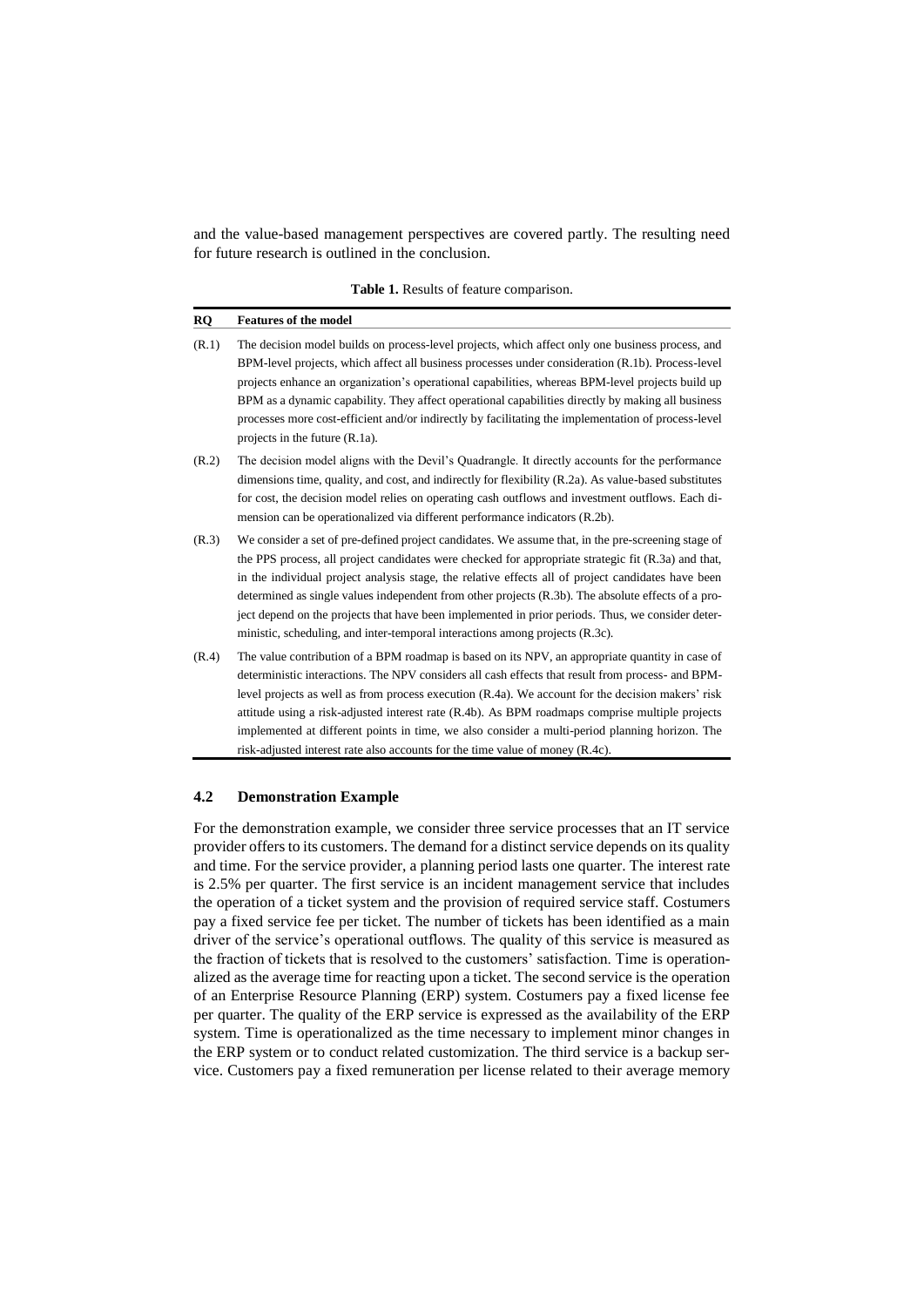requirements. The perceived quality of this service depends on the agreed service level of the backup service, i.e., the number of backups per period and the number of periods for which backups are stored. For this service, time such as recovery time is not relevant from the customers' point of view.

We consider the three IT service processes just introduced (Table 2) and five different projects (Tables 3 and 4), thereof three BPM-level and two process-level projects. The projects and their effects used in this demonstration example were derived from projects that were implemented at those industry partners with which we discussed the decision model. Overall, we calculate four scenarios. For each project, we estimated the effects for an optimistic (opt.) and a pessimistic (pess.) scenario. We also consider two planning horizons, i.e., three and eight periods. As for the short planning horizon, the service provider has to solve a PPS and a project scheduling problem. As for the long planning horizon, the service provider has to solve a project scheduling problem. A planning horizon of eight periods leads to 120 different BPM roadmaps to be evaluated, whereas a planning horizon of three periods leads to 60 different BPM roadmaps.

**Table 2.** IT service processes considered in the demonstration example.

|                         | <b>Name</b>                                                                                                                                      | $q_{i,0}$ | $t_{i,0}$  | $\boldsymbol{n}$ | $O_{i,0}^{op}$ | $d_i, v_i$ | $\boldsymbol{n}$                                              |
|-------------------------|--------------------------------------------------------------------------------------------------------------------------------------------------|-----------|------------|------------------|----------------|------------|---------------------------------------------------------------|
|                         | Incident management service 95 % 60 min $2.50 \in 1 \in$                                                                                         |           |            |                  |                |            | 10.00 % 11,000 $\cdot \left( \ln q + e^{\frac{1}{t}} \right)$ |
|                         | 2 Operation of an ERP system 91 % 30 d $1,500 \text{ } \infty$ $1,300 \text{ } \infty$ 5.00 % 200 $\cdot \left( \ln q + e^{\frac{1}{t}} \right)$ |           |            |                  |                |            |                                                               |
| $\overline{\mathbf{3}}$ | Backup service                                                                                                                                   | 80 %      | $\sim$ $-$ | $220 \in$        | $150 \in$      | 5.00 %     | $1,200 \cdot \ln q$                                           |
|                         |                                                                                                                                                  |           |            |                  |                |            |                                                               |

| Name                             | <b>Services</b> | $\boldsymbol{o}_s^{\text{inv}}$ | a.    |      |       |      |
|----------------------------------|-----------------|---------------------------------|-------|------|-------|------|
|                                  | influenced      |                                 | pess. | opt. | pess. | opt. |
| Training in BPR methods          | All             | $25,000 \in$                    | ۰     | ۰    | 0.95  | 0.8  |
| Development of a process perfor- | All             | $100,000 \in$                   | 0.95  | 0.85 | -     |      |
| mance measurement system         |                 |                                 |       |      |       |      |
| Training in Six Sigma            | All             | 35,000 €                        | 0.99  | 0.9  | 0.95  | 0.8  |

**Table 3.** BPM-level projects considered in the demonstration example.

| <b>Name</b>               | $\boldsymbol{O}_{\varepsilon}^{\text{inv}}$ | е.     |                  | u.    |      | m.    |      |
|---------------------------|---------------------------------------------|--------|------------------|-------|------|-------|------|
|                           |                                             | pess.  | opt.             | pess. | opt. | pess. | opt. |
| Update ticket system      | $1\quad110,000 \text{ } \in \text{ } 0.90$  |        | 0.70             | 1.0   |      |       |      |
| Increase backup frequency | 3 35,000 $\epsilon$                         | $\sim$ | $\sim$ 100 $\mu$ | 11    | 1.3  |       | 0.9  |

**Table 4.** Process-level projects considered in the demonstration example.

The results of all scenarios are shown in Table 5. For each scenario, we list the indices of the included projects and the NPVs for the optimal and the worst BPM roadmaps (Table 5a and 5b). In each scenario, the NPV of the optimal BPM roadmap differs a lot from the NPV of the worst BPM roadmap. For example, in the optimistic scenario with a long planning horizon, the NPV of the optimal BPM roadmap is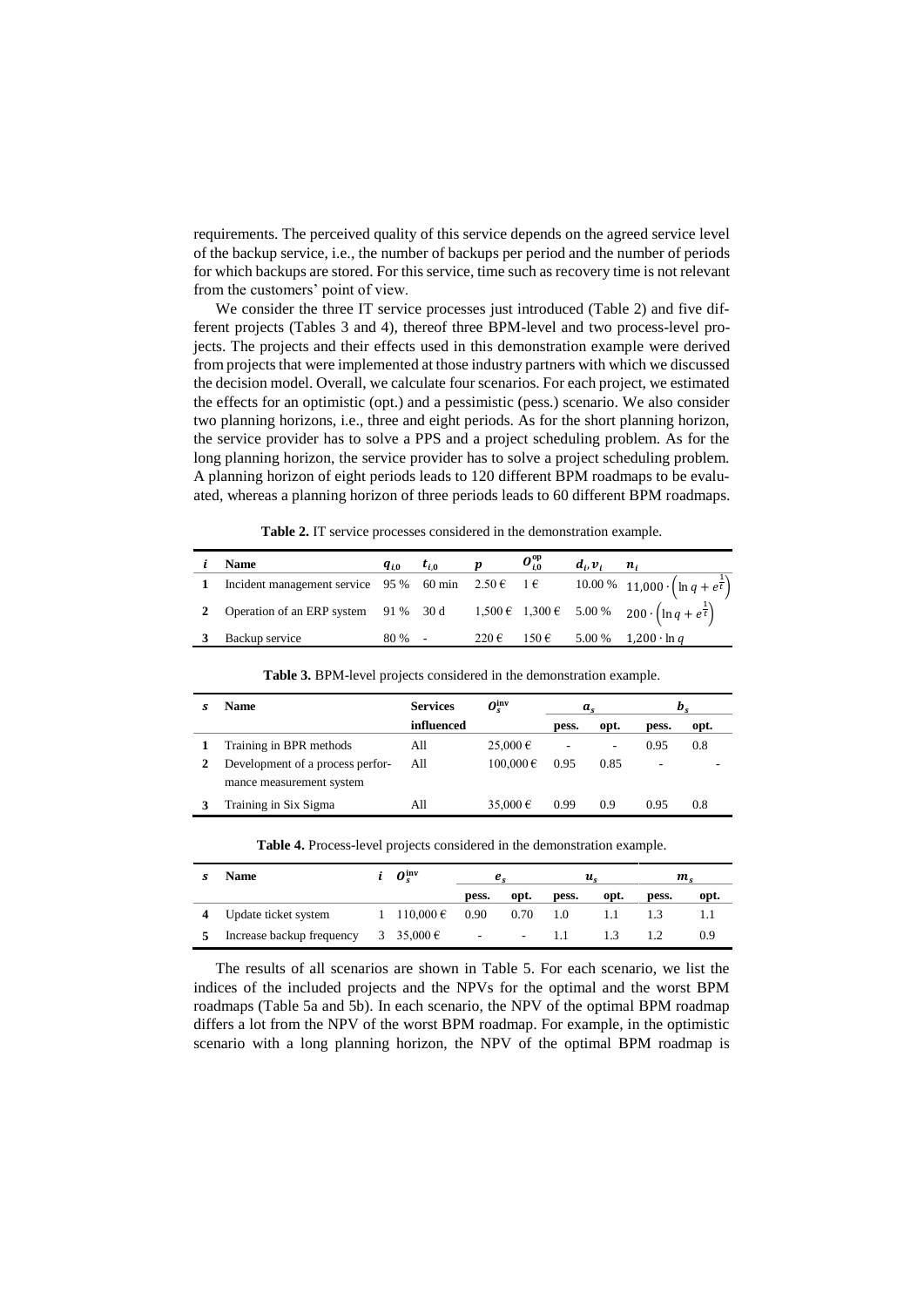1,584,657  $\in$  (25 %) higher than the NPV of the worst BPM roadmap. This result corroborates the proposition that the concrete set of projects and the inter-temporal interactions implied by the sequence of implementation greatly affect the value contribution.

Apart from the differences in the planning horizon, the projects included in the optimal BPM roadmap and their sequence of implementation are very similar for all scenarios. In three scenarios, the first projects are the projects 2, 3, and 1, i.e., the BPMlevel projects. In the fourth scenario, the first two projects are again projects 2 and 3. Project 1 is scheduled for period 4. Though appearing counter-intuitive at first sight, this result is reasonable from the short-term perspective as the projects 2 and 3 influence all processes and, in the case at hand, outperform the process-level projects. Project 1 is implemented in period 3, i.e., the last period of the short planning horizon, because it is much cheaper than the process-level projects. The same argumentation holds true for the long planning horizon. In the pessimistic case, the projects 4 and 5, which are scheduled for period 4 and 5, benefit from the indirect effects caused by projects 1 and 3. In the optimistic scenario, project 5 is scheduled for period 3 because it is rather cheap and has a comparatively strong effect on the quality and the operating outflows of the backup service. In fact, the demand for the backup service is very sensitive toward quality improvements, a circumstance that makes it reasonable from an economic perspective to implement project 5 two periods earlier than in the pessimistic case where its effects are much worse. It is also sensible to implement project 4 the last. The reason is that the quality of the incident management service already is very close to the upper boundary. Thus, project 4 is not fully effective. In addition, with all demand functions having diminishing marginal returns, quality improvements for the incident management service are less effective than for the backup service.

**Table 5.** Results of the demonstration example.

|                          | 5 periods                                       | 3 periods                               |             | 5 periods                                   | 3 periods                               |
|--------------------------|-------------------------------------------------|-----------------------------------------|-------------|---------------------------------------------|-----------------------------------------|
| Optimistic               | Projects: 2, 3, 5, 1, 4<br>NPV: 7,892,429 €     | Projects: $2, 3, 1$<br>NPV: 2,579,570 € | ptimistic   | Projects: 4, 1, 5, 3, 2<br>NPV: 6,307,772 € | Projects: $4, 1, 2$<br>NPV: 1,689,518 € |
| Pessimistic              | Projects: 2, 3, 1, 4, 5<br>NPV: 4,828,230 $\in$ | Projects: $2, 3, 1$<br>NPV: 1,998,147 € | Pessimistic | Projects: 5, 4, 1, 3, 2<br>NPV: 3,805,124 € | Projects: $5, 4, 2$<br>NPV: 1,393,421 € |
| (a) Optimal BPM roadmaps |                                                 |                                         |             | (b) Worst BPM roadmaps                      |                                         |

## **5 Conclusion and Outlook**

Located at the intersection of traditional BPM research and BPM research that focuses on capability development, we investigated the question which projects an organization should implement and in which order it should implement these projects to develop BPM capabilities in a way that is balanced with the improvement of individual business processes. To answer this question, we proposed a decision model that valuates BPM roadmaps, i.e., portfolios of scheduled projects with different effects on processes and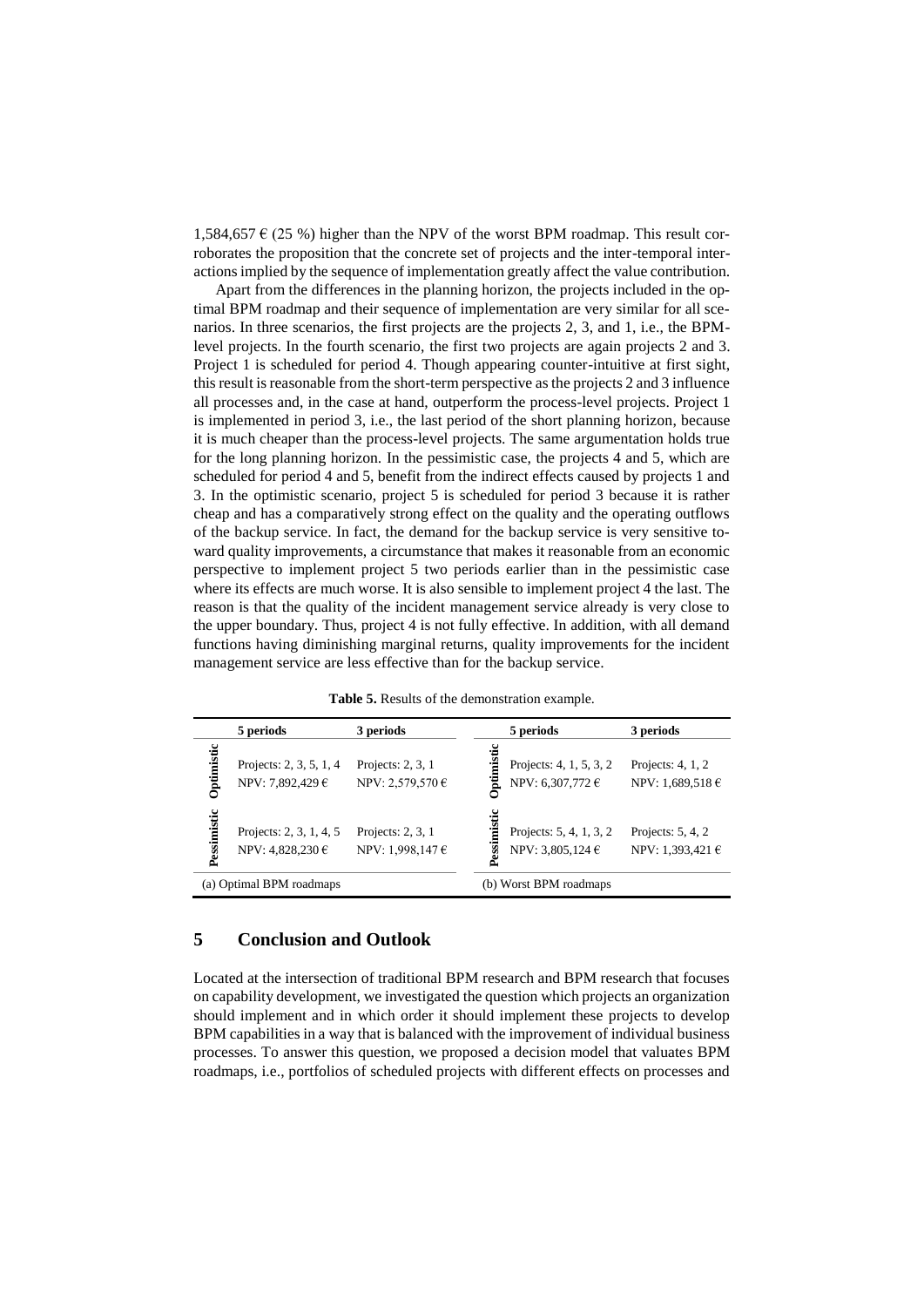BPM capabilities, and selects the roadmap with the highest value contribution in a given planning horizon. The value contribution of a BPM roadmap is expressed in terms of its net present value. The decision model supports two project archetypes, namely process-level and BPM-level projects. Process-level projects help develop an organization's operational capabilities by improving a single process in terms of the dimensions of the Devil's Quadrangle (e.g., time, quality, and cost). BPM-level projects build up BPM as a dynamic capability. They affect an organization's operational capabilities directly by making all business processes more cost-efficient and/or indirectly by facilitating the implementation of process-level projects in the future. As for the evaluation, we discussed the decision model both with industry partners and with respect to the requirements from the literature. We also built a prototype and presented a demonstration example that was also discussed with industry partners.

As the decision model does not meet all requirements derived from the literature to the full extent, it is beset with limitations that may stimulate future research. First, some assumptions of the decision model simplify reality. For example, only one project can be implemented per period. Though being made to analyze the interactions among processes and projects more clearly in a first step, it is worthwhile to relax this assumption in the future. If more than one project can be implemented per period, it is necessary to account for intra-temporal interactions. In its current version, the decision model copes with simple intra-temporal interactions (e.g., budget restrictions or mandatory projects), but not with complex ones (e.g., input-output interactions). The decision model is also based on the assumption of deterministic interactions (e.g., regarding customer demands). Although the risk-adjusted discount rate used for calculating the value contribution of BPM roadmaps implicitly accounts for risks, future research should put more emphasis on stochastic interactions as for example the integration of risks with respective probabilities. Due to the interactions among projects and processes, we assumed that the absolute project effects depend on the previously implemented projects from the BPM roadmap. Thus, project effects were expressed in relative numbers and linked multiplicatively to determine the periodic cash effects. In practice, however, the effects of some projects may be independent of the previously implemented projects, a circumstance that would make an additive linking necessary. Therefore, the decision model should be extended correspondingly.

Second, although we were able to discuss the demonstration example with industry partners, the decision model would benefit from additional case studies. This would help gain more experience with estimating the needed parameters, which is a main difficulty of applying mathematical models. Case studies may also provide further insights into the behavior of the decision model and, for example complemented by additional experiments, serve as foundation for general recommendations for action. To efficiently determine the optimal BPM roadmap in settings of real-world complexity, further research should also search the quantitative project portfolio selection and project scheduling literature for suitable heuristic approaches that avoid the computational expensiveness of exhaustive enumeration.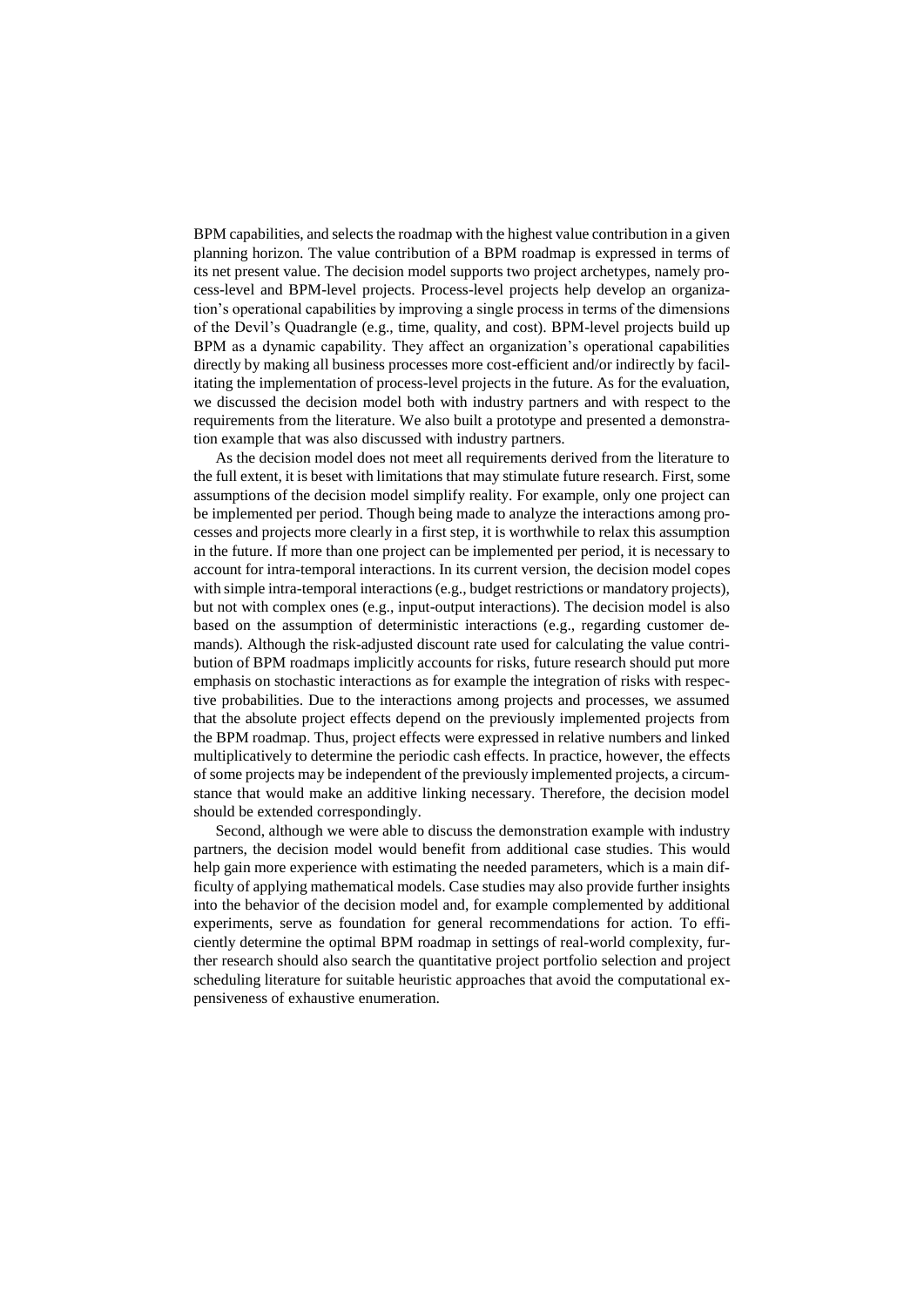## **References**

- 1. Kohlbacher, M., Reijers, H.: The effects of process-oriented organizational design on firm performance. Bus. Proc. Manage. J. 19, 245-262 (2013)
- 2. Skrinjar, R., Bosilj-Vuksic, V., Indihar-Stemberger, M.: The impact of business process orientation on financial and non-financial performance. Bus. Proc. Manage. J. 14, 738-754 (2008)
- 3. Dumas, M., La Rosa, M., Mendling, J., Reijers, H.: Fundamentals of Business Process Management. Springer, Heidelberg (2013)
- 4. vom Brocke, J., Becker, J., Braccini, A.M., et al: Current and future issues in BPM research: a European perspective from the ERCIS meeting 2010. CAIS 28, 393-414 (2011)
- 5. van der Aalst, W.M.P.: Business Process Management: A Comprehensive Survey. ISRN Software Eng. Vol. 2013, (2013)
- 6. Niehaves, B., Poeppelbuss, J., Plattfaut, R., Becker, J.: BPM Capability Development–A Matter Of Contingencies. Bus. Proc. Manage. J. 20, 90-106 (2014)
- 7. Sidorova, A., Isik, O.: Business process research: a cross-disciplinary review. Bus. Proc. Manage. J. 16, 566-597 (2010)
- 8. Vergidis, K., Tiwari, A., Majeed, B.: Business Process Analysis and Optimization: Beyond Reengineering. IEEE Transactions on Systems, Man, and Cybernetics - Part C: Applications and Reviews, 38, 69-82 (2008)
- 9. Rosemann, M., vom Brocke, J.: The Six Core Elements of Business Process Management. Handbook on Business Process Management I. Springer, Berlin (2010)
- 10. van Looy, A., de Backer, M., Poels, G.: Defining Business Process Maturity: A Journey towards Excellence. Total Qual. Manage. 22, 1119-1137 (2011)
- 11.Jurisch, M.C., Palka, W., Wolf, P., Krcmar, H.: Which Capabilities Matter For Successful Business Process Change? Bus. Proc. Manage. J. 20, 47-67 (2014)
- 12.Röglinger, M., Pöppelbuß, J., Becker, J.: Maturity Models in Business Process Management. Bus. Proc. Manage. J. 18, 328-346 (2012)
- 13. Darmani, A., Hanafizadeh, P.: Business process portfolio selection in re-engineering projects. Bus. Proc. Manage. J. 19, 892-916 (2013)
- 14. Hevner, A.R., March, S.T., Park, J., Ram, S.: Design Science in Information Systems Research. MIS Quart. 28, 75-105 (2004)
- 15. Peffers, K., Tuunanen, T., Rothenberger, M.A., Chatterjee, S.: A Design Science Research Methodology for Information Systems Research. J. Manage. Inf. Syst. 24, 45-77 (2008)
- 16. Harmon, P.: Business Process Change. 2nd Edition. Morgan Kaufmann, Burlington (2010)
- 17. Helfat, C.E., Peteraf, M.A.: The Dynamic Resource-based View: Capability Lifecycles. Strategic Manage. J. 24, 997-1010 (2003)
- 18. Pavlou, P.A., El Sawy, O.A.: Understanding the Elusive Black Box of Dynamic Capabilities. Decision Sci. 42, 239-273 (2011)
- 19. Winter, S.G.: Understanding Dynamic Capabilities. Strategic Manage. J. 24, 991- 995 (2003)
- 20. Kim, G., Shin, B., Kim, K.K., Lee, H.G.: IT capabilities, process-oriented dynamic capabilities, and firm financial performance. J. Association Inf. Syst. 12, 487-517 (2011)